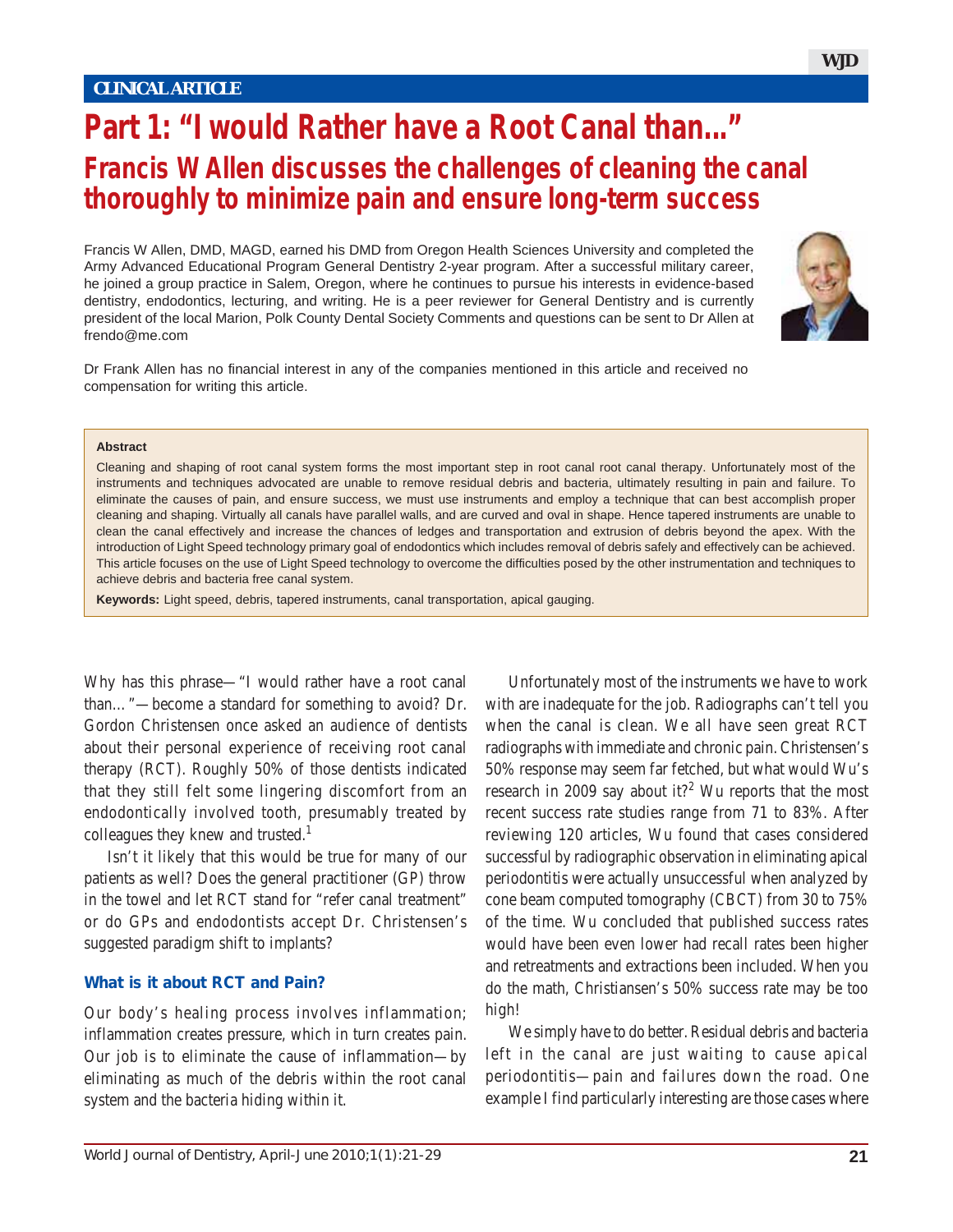

**Fig. 1A:** Christensen states that in about half of RCT performed on dentists, they continue to have chronic awareness or pain



**Fig. 1B:** Why does a great looking RCT still hurt when pressed from the side?

a tooth is basically asymptomatic yet hurts when the patient presses on the side of the tooth (Figs 1A and B). Why is that? Gutierrez showed that nearly 100% of all canals end short of the apex, their foramen exiting out the side of the tooth.<sup>3</sup> Therefore, it stands to reason that when the patient presses on the side of a tooth, they rotate around the fulcrum of the root, creating pressure on the inflamed periapical tissue. Ouch!

Pain and failure do not translate into good practice management. To eliminate the causes of pain, and ensure success down the road, we must use instruments and employ a technique that can tell us when we have cleaned the canal.



**Fig. 2:** Obviously the gauging file doesn't bind until reaching working length. This theory is destroyed by canal anatomy—specifically parallel walls, curves, ovals, and transportation of the canal with stiffer instruments

## **Tapered Instruments make Lousy Tape Measures**

How do we know when we have successfully cleaned the canal? Over the years there have been many methods proposed to determine, when the canal has been properly prepared. By feel: the classic step-back technique when you first feel the file bind at working length (WL) then go up an additional two to three files sizes to "clean" the canal at WL. This is followed by a few additional files in a "step back" fashion to clean the critical apical region of the canal.

This goes along with another classic gauging technique: the canal is clean when the file tip brings up clean white dentin chips. Presumably if the chips are clean, then the canal must also be clean. Unfortunately, Haga reported back in 1968 that these techniques are less than 20% effective in actually cleaning the canal.<sup>4</sup>

A newer procedure adapted for the modern crown-down techniques is called apical gauging. In theory, it seems logical, but let us look at this more closely. The theory says that if you take a larger tapered instrument to WL, then insert a 0.02 tapered hand file to WL and it binds, the tip size of that 0.02 tapered hand instrument has "gauged" the canal. That is your final apical size (FAS) (Fig. 2).

A recent modification of this theory is that if you are filling the apical flutes of a tapered rotary instrument with debris, it is cutting in the critical apical region and the canal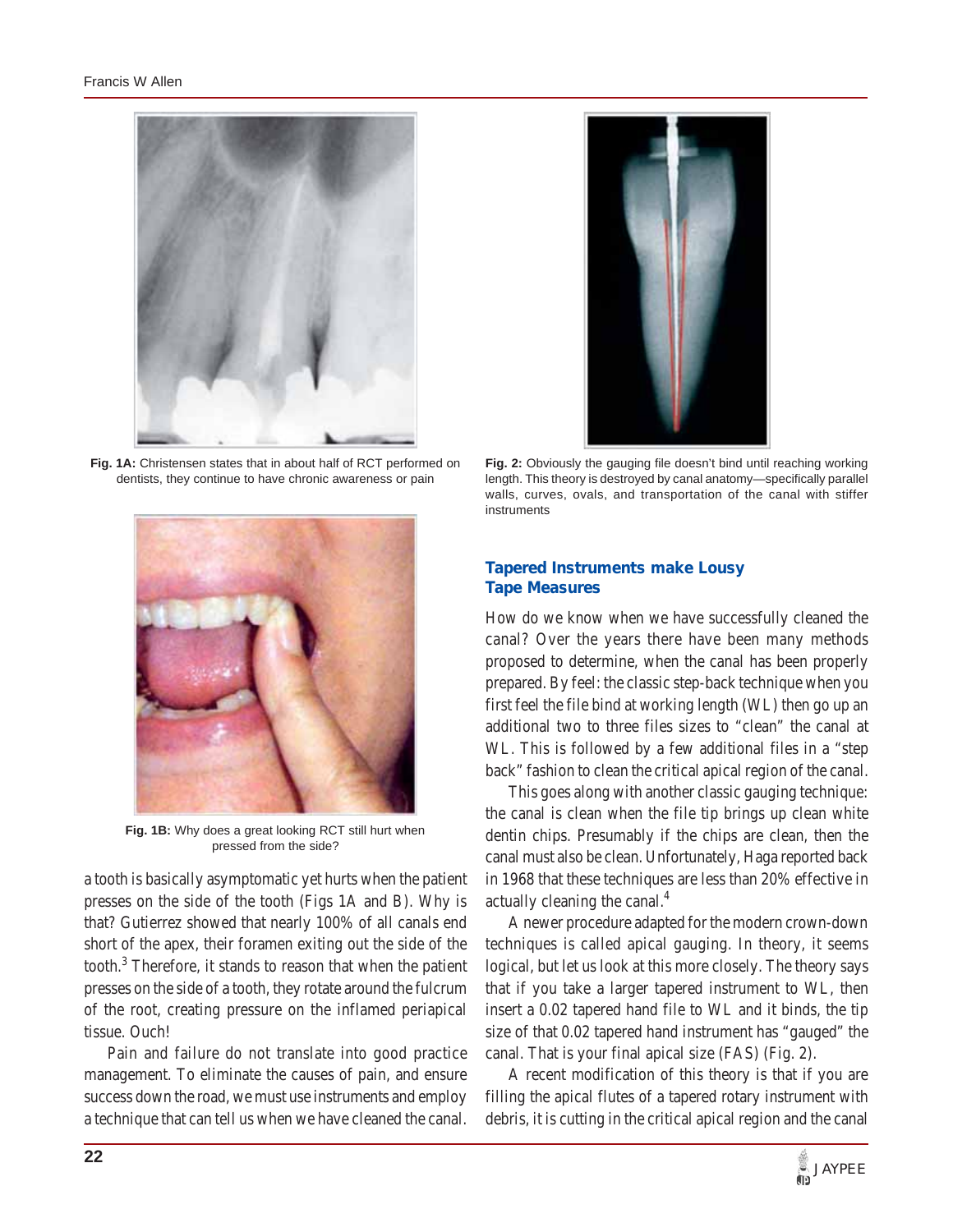| Gauging technique                                                                 | Inaccurate because                                                                                                                                                          |
|-----------------------------------------------------------------------------------|-----------------------------------------------------------------------------------------------------------------------------------------------------------------------------|
| By "feel" or "binding"                                                            | - Taper binds while cutting into parallel canal walls<br>- Taper binds in curves<br>- Taper transports canals - more binding errors                                         |
| By bringing up "clean" white dentin chips<br>or filling apical flutes with debris | - Starting to clean at the minor diameter of oval canals while<br>ignoring the major diameter, the working width<br>- Cutting into apical curves and transporting the canal |
| By using canal size averages                                                      | - As ludicrous as measuring WL with averages                                                                                                                                |

**Table 1:** Tapered instruments make lousy tape measures

is clean. Presumably by preparing the canal with a greatertapered instrument, additional preparation with two to three larger sizes at WL is eliminated.

Unfortunately, canals just don't cooperate with these gauging theories (Table 1). With very few exceptions, consider all canals as being curved.<sup>5</sup> Also, with very few exceptions, consider all canals exiting short of the anatomical apex, often at an acute angle. $3$  There is some physiological logic to this. If the canal exited straight out the apex, pulpal tissues could be damaged during mastication. By exiting out the side of the root, it avoids direct compressive forces against nerve-rich pulpal tissues. Additionally, canals have mostly parallel walls and are oval when viewed in cross-section.<sup>6,7</sup> These oval-shaped canals have both a minor and major diameter. The authors also report that 20 to 40% of the ovals have a two-to-one ratio or



**Fig. 3:** Canals are basically oval in cross-section and have major and minor diameter. Gauging techniques are inaccurate mainly because instruments bind in the minor diameter, leaving a lot of debris and bacteria in the wider major diameter to cause pain and failures in the future

more of major to minor diameter. The major diameter is also called the working width (WW) (Fig. 3).

So, how do curves, parallel walls, and ovals turn tapered instruments into lousy instruments for measuring when you have removed pain-causing debris and bacteria? Tapered instruments are designed to create taper—that was a hard one to figure out! When you add taper, you add stiffness. When you add taper, you lose apical tactile feedback—you lose feel. Imagine a tapered instrument going down canal walls that are basically parallel from orifice to apex. It cuts the canal walls until it has forced its shape onto the canal. Now add a curve or two to the equation. Tapered instruments bind in parallel walls and curves and give false feedback with the classic "it's binding in the canal so I must be done" theory.

Then, add the stiffness factor. How can you gauge the critical apical region when it is being transported? You can't, not accurately. When the instrument strays from the central axis of the canal it can leave larger portions of the canal walls untouched. Studies report a 48 to 90% transportation rate with tapered instruments.<sup>8,9</sup>

The next anatomical consideration that prevents accurate gauging and cleaning canals is their oval shape. From a cross-sectional perspective, instruments will first bind at the narrowest diameter of the canal, the minor diameter. Therefore, when you feel the instrument start to bind, it's just *starting* to do its job. So, how much larger do you go after the instrument starts to bind to clean the canal? You just don't know with tapered instruments. Then, there is the concern regarding safety. As you go up in size, the chances of ledging, perforation, and instrument separation greatly increase as well as your level of anxiety. So what are you really feeling? Where is the instrument really binding? Are you bringing up white dentin chips because the instrument has transported out of the original canal location (Figs 4A to D)? The lack of accurate tactile feel often leads one to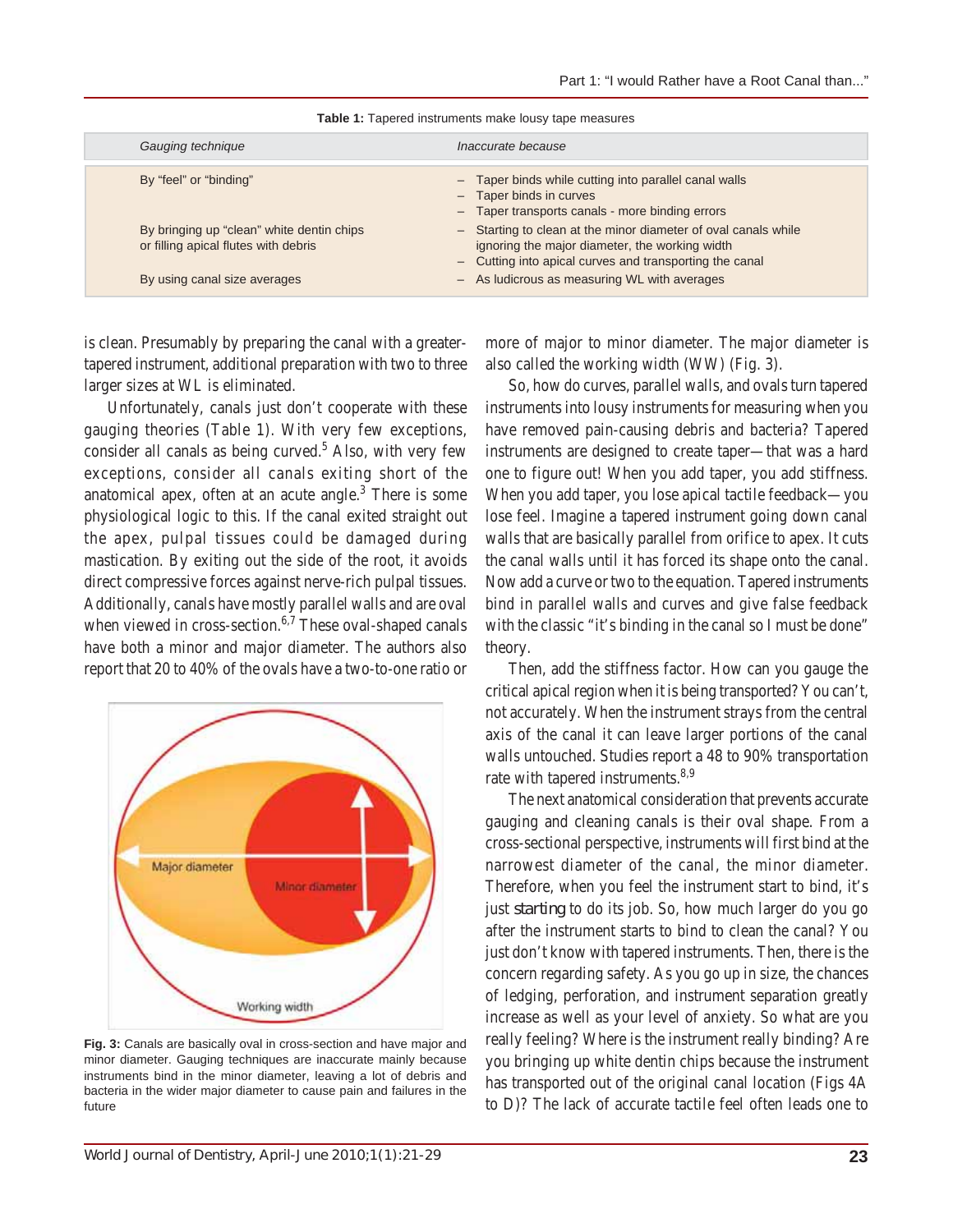

**Figs 4A to D:** Virtually all canals have parallel walls, and are curved and oval in shape. When you gauge the canal, does it bind in or bring up white dentin chips from: (A) the parallel wall or tangent of the curve, (B) the minor diameter of the oval, (C) The major diameter, or (D) The transported canal?

believe that they are doing a great job of cleaning the canal, and our radiographs seldom tell us otherwise. When the canal is not well cleaned, you set up the possibility of chronic inflammation, potential pain, failures, and possibly losing that person as a patient altogether.

## **The Average Mistake**

Let's consider simplifying the determination of WL by using averages, classifying roots as short, medium, or long. Science tells us that a short molar root is on average 11 mm long (Fig. 5A).<sup>10</sup> With this simplified approach you could determine the WL of a molar canal simply by measuring the height of the anatomical crown and adding 11 mm. What time this technique would save! We wouldn't have to take WL determination radiographs or deal with foramen locators. Of course this idea is ludicrous, but it serves as an example of how ludicrous it is to use average apical sizes.

A series of 6 studies over 5 years analyzed canal cleanliness after instrumentation. Mesial canals of mandibular molars were instrumented to an average size of #45 with all of the well-known nickel titanium (NiTi) systems. The revealing result is "[In] none of the systems in the present study could an acceptable cleanliness of root canal walls be obtained."<sup>11</sup> These studies also showed a 9% "oops factor" with tapered instruments, including instrument separation and root perforation. So what does that say about the cleaning capabilities of techniques whose average apical preparation size for the mesial canals of mandibular molars falls well below size #45? Mesial canals of mandibular molars are considered to be "small" and the most popular techniques in practice today would have us end our preparations at a size #20 or #25, maybe #30 because it would be dangerous to go any higher with these instruments. Yet we know from research that canals are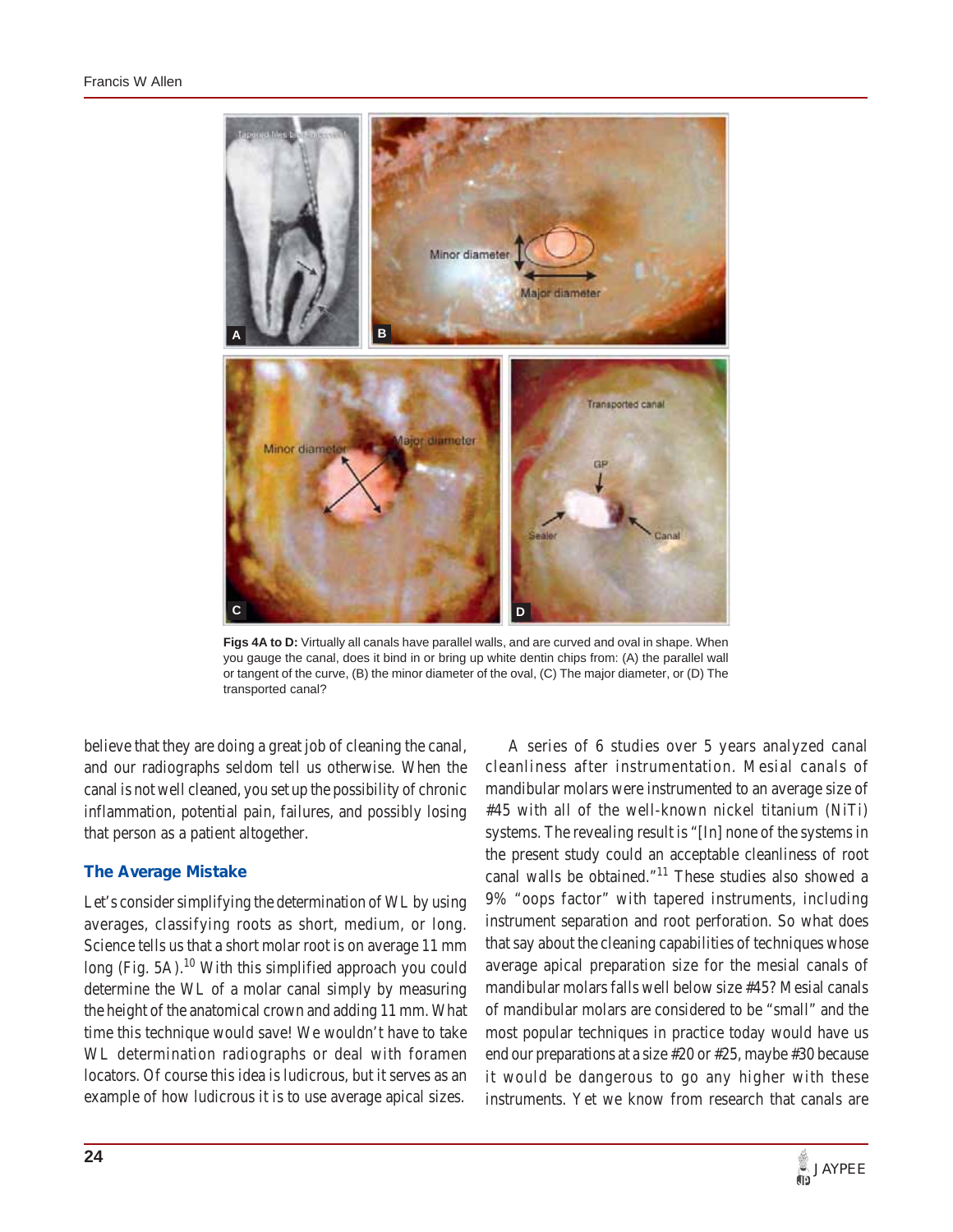

**Fig. 5A:** Using averages for WL is absurd, so why do we try to use averages for the WW of the canal?



**Fig. 5B:** This mesial-lingual canal is not the same size as the mesialbuccal and it takes only one canal to cause tooth failure

wider in diameter; therefore, we have a problem. Might this account for the many failures and persistent pain experienced by 50% of the dentists when asked about their own root canal experiences (Fig. 5B)?

Root canals are like feet in that for one to be comfortable, you must wear the right shoe size. Likewise, in order to properly clean each canal we must "match" our instruments to the size and shape of each specific canal. Instrumenting canals to standardized tapers and preconceived "average" diameters is the same as determining WL with my "simplified" approach. As absurd as my average WL example is, why do we settle for such approaches when it comes to determining the WW?

### **Should RCT Stand for Refer Canal Therapy?**

For me personally, RCT stood for "refer canal therapy" until I fell into a unique situation about 11 years ago. Retiring from the military, I joined a group practice. They subsequently lost their endodontist and asked, if I would be the Internal Endodontic Resource – no way I thought, because for me RCT stood for refer canal therapy. Well, after some arm twisting, I finally accepted the position and took on the responsibility to find the best possible technique to treat our patients. I did a great deal of research and took many hands-on courses. During my literature review I found virtually nothing about complete debris and bacterial removal until I happened upon a hands-on endodontic course offered by LightSpeed Technology Inc. Whereas all the other courses I had taken focused on doing root canals faster and easier, LightSpeed focused on the primary goal of endodontics—safely removing all the debris faster, easier, and safer! They validated their technique at each hands-on course by cross-sectioning roots 1 mm from the WL, photographing them at 50X, and projecting the photos up on the screen for review and validation (Fig. 6). They punched holes in all the endodontic myths and conventional thinking I had been brainwashed into thinking was correct mainly that creating a large tapered shape in the coronal portion of the root is necessary to get an adequate amount of irrigant down the canal and that keeping apical shaping to a minimum is desirable because it serves to keep obturation materials from being extruded out the foramina. This way of thinking is like the tail waging the dog. It minimizes the importance of getting the canals cleaned while



**Fig. 6:** 100% of canals cleaned round to WW were without clinical debris and had plenty of dentin left on all sides, like these first-time users of LightSpeedLSX after calibration and breaking out of old paradigms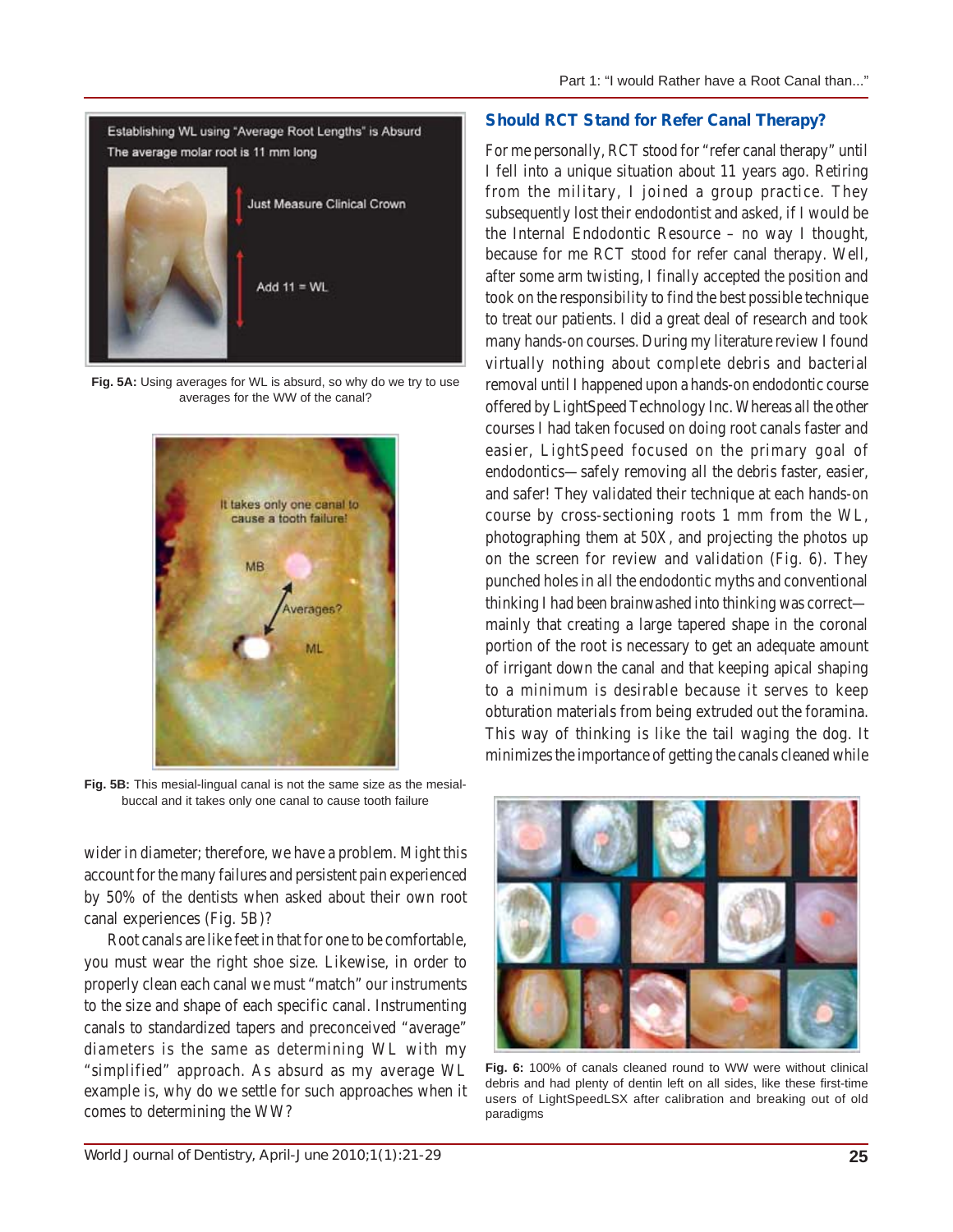focusing on shaping and obturation. Both of which are important but not nearly as important as getting the canals clean.

To prove to myself that these new "radical" concepts from LightSpeed were indeed true, I initiated a quest comparing tapered to non-tapered techniques in relation to total debris removal. Being an article reviewer, I thought it wouldn't be too hard to do a study. After 2 years of work, the results were published.<sup>9</sup> I found that when it comes to canal cleaning, our modern crown-down technique does no better than the step-back technique of Haga's research in 1968. Haga's study reported that the step-back technique cleaned all the walls in the critical apical region only about 20% of the time. My study revealed that only 18% of the time did the crown-down technique remove all the debris at 1 mm from WL.

Conversely, LightSpeed removed all the debris 100% of the time, but not enough teeth treated with LightSpeed had failed, and therefore there were not enough extracted teeth available for statistical analysis, which is significant in itself. Nonetheless, I could see with my own eyes how much better LightSpeed was able to clean canals when compared to the NiTi tapered rotary systems. When the canal was cleaned with LightSpeed to the correct WW, 100% of the debris was removed (Fig. 6). Conversely, canals not cleaned to WW were underprepared and had residual debris 97% of the time in the critical apical region (Fig. 7). Other findings were that irrigation was not able to remove missed debris in the critical apical region and that thermoplastic obturation followed the path of instrumentation and did not



**Fig. 7:** Conversely, when the canal was not cleaned to WW, 97% of the canals had residual debris. To reduce postoperative pain and ensure long-term success, debris and bacteria need to be removed as thoroughly as possible

entomb residual debris. Bottom line, apical gauging was not accurate when tapered instruments were used, thus causing clinicians to significantly underprepare canals, leaving debris behind to cause postoperative pain and potential failures down the road.

What makes the LightSpeedLSX™ design (Discus Dental LLC) different from the traditional tapered instrument? LightSpeedLSX™ does not have taper or flutes along its shaft that force taper onto primarily parallel canal walls. The spaded shape of the LSX blade gives you great tactile feedback, indicating when it is cutting the minor diameter of the oval canal and again when it is cutting the major diameter (WW). Its non-cutting tip and taperless and flexible shaft makes transportation a non-issue. By staying centered in the canal and preparing to the WW, a recent study showed LightSpeedLSX™ was able to render canals 95% debris free in the critical apical region. When combined with EndoVac irrigation its effectiveness improved to  $99.5\%$ <sup>12</sup> That is obviously a lot better than tapered instruments where only 18% of the canals were free of debris.<sup>9</sup> My experience tells me that this technique reduces postoperative pain and improves the success chances of the patients I treat. To borrow a phrase from Discus Dental, that is SMART Endodontics!

#### **Are You Performing R-AC-T or RCT?**

What does RCT stand for again? It does not stand for root apical constriction therapy. Cleaning the major canal diameter and not just the apical constriction diameter determines how much of the debris is removed from the canal. Since at least 1977, we have known that canals are much wider in diameter than we typically prepare them, but we are just now beginning to really appreciate it.<sup>13-15</sup> The diameters of apical constrictions typically range from 20 to 40 with an average of 30. Boy, does that sound familiar. Using average tapered crown down technique tip sizes of 20 for small canals, 30 for medium canals, and 40 for large canals equals R-AC-T (root apical constriction therapy). But canal diameters are typically much larger just 1 mm coronal to the constriction, from size 35 to 100 and higher. It is in this critical region "the apical third" that we need to focus our attention, where the case is treated successfully (or lost) and where WW and RCT are determined (Figs 8A and B).

In the past we had an excuse for not cleaning to the correct apical sizes—our stainless steel hand files just couldn't deal with large canal sizes safely. Even with the advent of NiTi, tapered instruments, we still cannot accurately gauge and clean canals to their proper WW. Now that we have non-tapered NiTi LightSpeedLSX™, we can safely gauge and clean to WW in the apical third.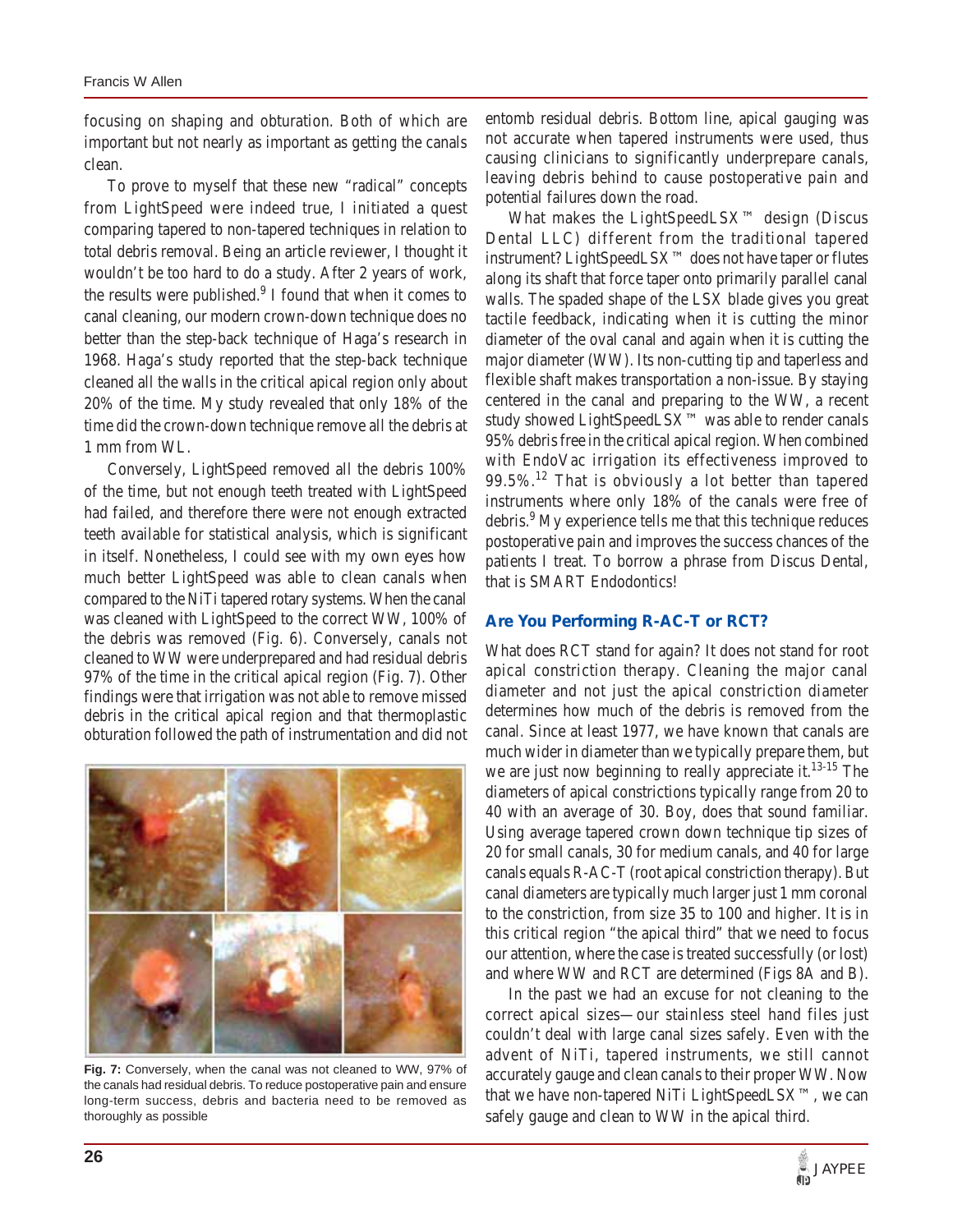| <b>Tooth and Canal</b> | J Endodon<br>1977<br>Kerekes | Compondium<br>1991<br>Sabala | 000<br>2000<br>Wu |
|------------------------|------------------------------|------------------------------|-------------------|
| Incisors               | $45 - 70$                    | 60                           | 55                |
| Canine                 | $50 - 70$                    | 80                           | 45                |
| Premolar               | $50 - 70$                    | $45 - 80$                    | 40                |
| Molar MB               | $35 - 45$                    | 45                           | 45                |
| ML.                    | $35 - 45$                    | 45                           | 45                |
| D                      | $60 - 80$                    | 60                           | 50                |

**A**

| Tooth and Canal   | J Endodon<br>1977<br>Kerekes | Compondium<br>1991<br>Sabala | 000<br>2000<br>Wu |
|-------------------|------------------------------|------------------------------|-------------------|
| Central & Lateral | $60 - 90$                    | 80                           | $50 - 60$         |
| Canine            | $50 - 70$                    | 80                           | 60                |
| Premolar          | $35 - 90$                    | $45 - 80$                    | $40 - 65$         |
| Molar MB          | $35 - 60$                    | 45                           | $35 - 50$         |
| <b>DB</b>         | $40 - 60$                    | 45                           | 35                |
| P.                | $80 - 100$                   | 60                           | 40                |

#### **B**

**Figs 8A and B:** SMART Endodontics is all about root canal treatment. Individual canal sizes range from 35 to 100. Traditional techniques focus on apical constriction treatment, which limits apical preparation sizes to a range from 20 to 40

## **Moving Forward by Going Backward?**

I find it interesting that many of those who appreciate that we have to clean to actual root canal sizes are trying to do so by going backward. They are using the largest tapered instrument they safely dare to, then "finish" apical instrumentation with larger hand files. A great example of that can be seen in Figures 9A to C. After an endodontist performed RCT on this acute premolar, it continued to cause pain for over a year and a different endodontist cleaned it to a larger size. He used a NiTi tapered rotary (#30 tip size with 0.09 taper) and finished the canal to a  $# 50$  hand file (0.02 Taper). The patient was still experiencing pain, so the endodontist suspecting a crack, referred the patient to me for extraction. I kept the tooth and performed cross-sectional analysis. There were no cracks in the tooth. The tapered instruments cleaned the canal just fine to a depth of 3 mm short of WL, but the canal was under-cleaned and transported, leaving debris at 1 mm from WL. The tooth could probably have been saved, if the canal had been prepared properly in the critical apical third to both the correct WL and the WW.

#### **Debris Removal and Postoperative Pain**

When I give post-RCT instructions, I inform patients that there are two sources of pain, from the inside nerve and the outside nerve. The reason the tooth is still functional after RCT and why it can still be sensitive after the inside nerve is removed is due to the outside nerve, called the periodontal



Figs 9A to C: Going backward to go forward failed to clean this canal, leading first to chronic pain, then to extraction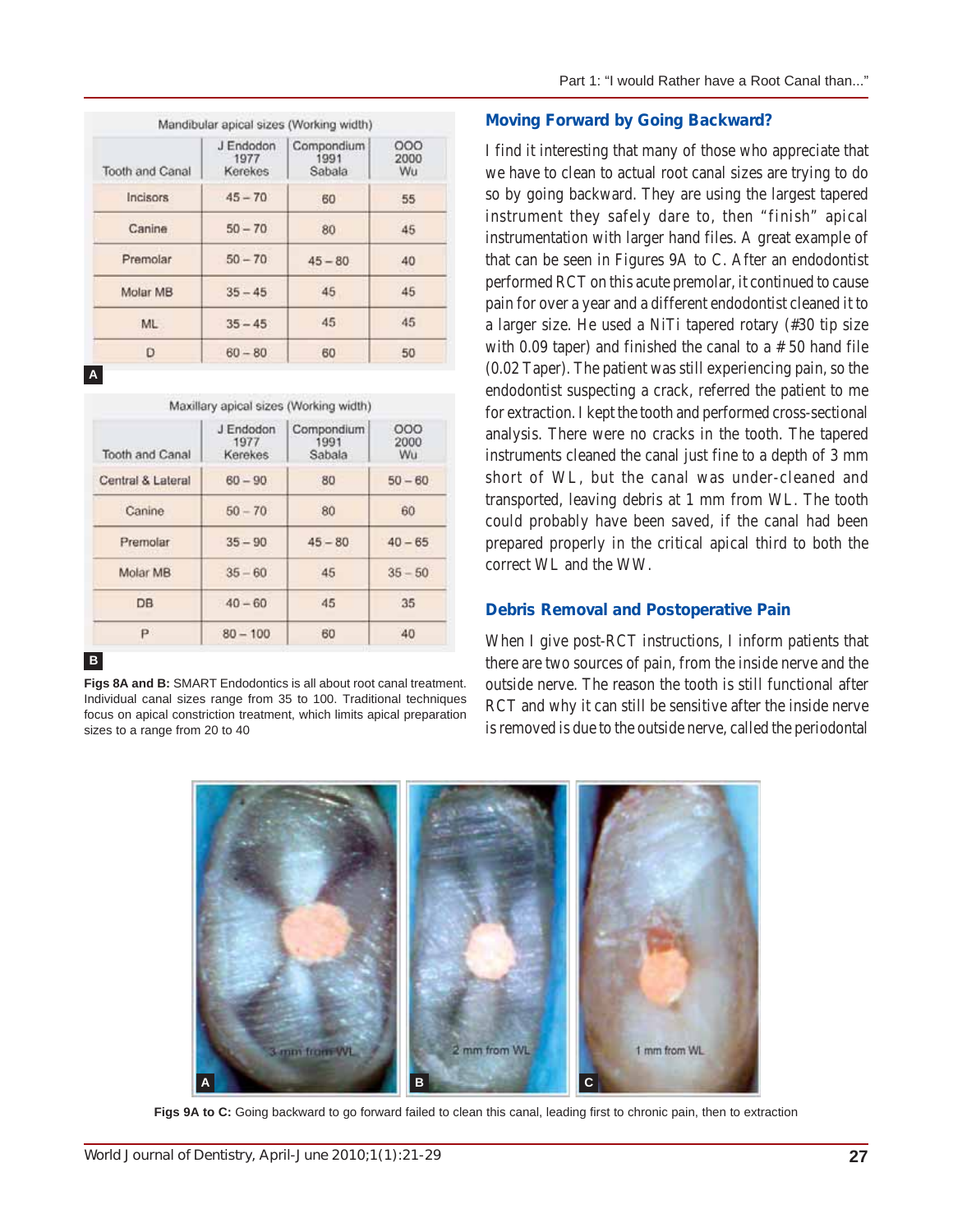#### Francis W Allen

| Table 2: Moderate postoperative pain |       |       |       |  |  |  |
|--------------------------------------|-------|-------|-------|--|--|--|
| Technique                            | Day 1 | Day 2 | Day 3 |  |  |  |
| K-file step back<br>Balanced force   | 28%   | 30%   | 53%   |  |  |  |
| (a crown-down technique)             | 15%   | 22%   | 48%   |  |  |  |
| LightSpeedLSX™                       | 7%    | 3%    | 0%    |  |  |  |



**Figs 10A and B:** The taperless shaft and debris-friendly spade-shaped blade of LightSpeedLSX™ results in half to a quarter the immediate postoperative pain reported for other techniques. The inflammatory response 3 days out is 0% for LightSpeedLSX™, whereas it is about 50% for the other techniques

ligament (using a little creative license for the lay person here). I explain that most of the debris we create while cleaning out the canal comes out the opening in the top of the tooth, but some gets pushed out the end. It can create pain in two ways. First by direct trauma, like getting kicked in the shin, and second by delayed pain, about 3 days later, from inflammation caused by debris being pushed out the canal. Clinically, I have found that using LightSpeedLSX™ has resulted in a lot less postoperative pain than when I used tapered techniques. This is supported by the results of a 2009 postoperative pain study, summarized in Table 2.16

Vieyra<sup>16</sup> discusses the importance of debris removal without extrusion out the canal. If we adhere to the theory that extruded debris causes postoperative pain, LightSpeedLS $X^{TM}$  results in half to a quarter less debris extrusion pain after day one and 0% inflammatory pain at day three versus about 50% for the other techniques tested. This can easily be explained with fluid dynamics—fluids follow the path of least resistance. Imagine the impact of tapered instruments working their way down a basically parallel-walled canal. The tapered instrument's mid-flutes bind against parallel walls and curves and are filled with debris. When the tip advances forward, the debris has nowhere to go but apically (the path of least resistance). LightSpeedLSX™ avoids this because its apical end is the largest part of the instrument and the coronal end is the smallest. With no taper and a debris-friendly spade-shaped blade, debris backs up behind the blade and is removed upon instrument withdrawal (Figs 10A and B) and EndoVac irrigation.

Part two of this article, scheduled to appear in the May/ June issue of Endodontic Practice US, Vol 3.3, addresses the topic of irrigation and pain and how it is critical to successful RCT. Several pain-reducing cases are included and techniques to avoid repetitive stress trauma to your hand are discussed, as well as techniques to safely achieve WL in sclerotic canals.

## **ACKNOWLEDGMENT**

This article is reprinted from Endodontic Practice US Volume 3 Number 2.

#### **REFERENCES**

- 1. Christensen G. Current paradigm shifts in dentistry. Dent Today 2007;26(2):90-94.
- 2. Wu MK, Shemesh H, Wesselink PR. Limitations of previously published systematic reviews evaluating the outcome of endodontic treatment. Int Endod J 2009;42(8):656-666.
- 3. Gutierrez JH, Aguayo P. Apical foraminal openings in human teeth. Number and location. Oral Surg Oral Med Oral Pathol Oral Radiol Endod 1995;79(6):769-777.
- 4. Haga CS. Microscopic measurements of root canal preparations following instrumentation. J Br Endod Soc 1968;2(3):41-46.
- 5. Yu DC, Tam A, Schilder H. Root canal anatomy illustrated by microcomputed tomography and clinical cases. Gen Dent 2006;54(5):331-335.